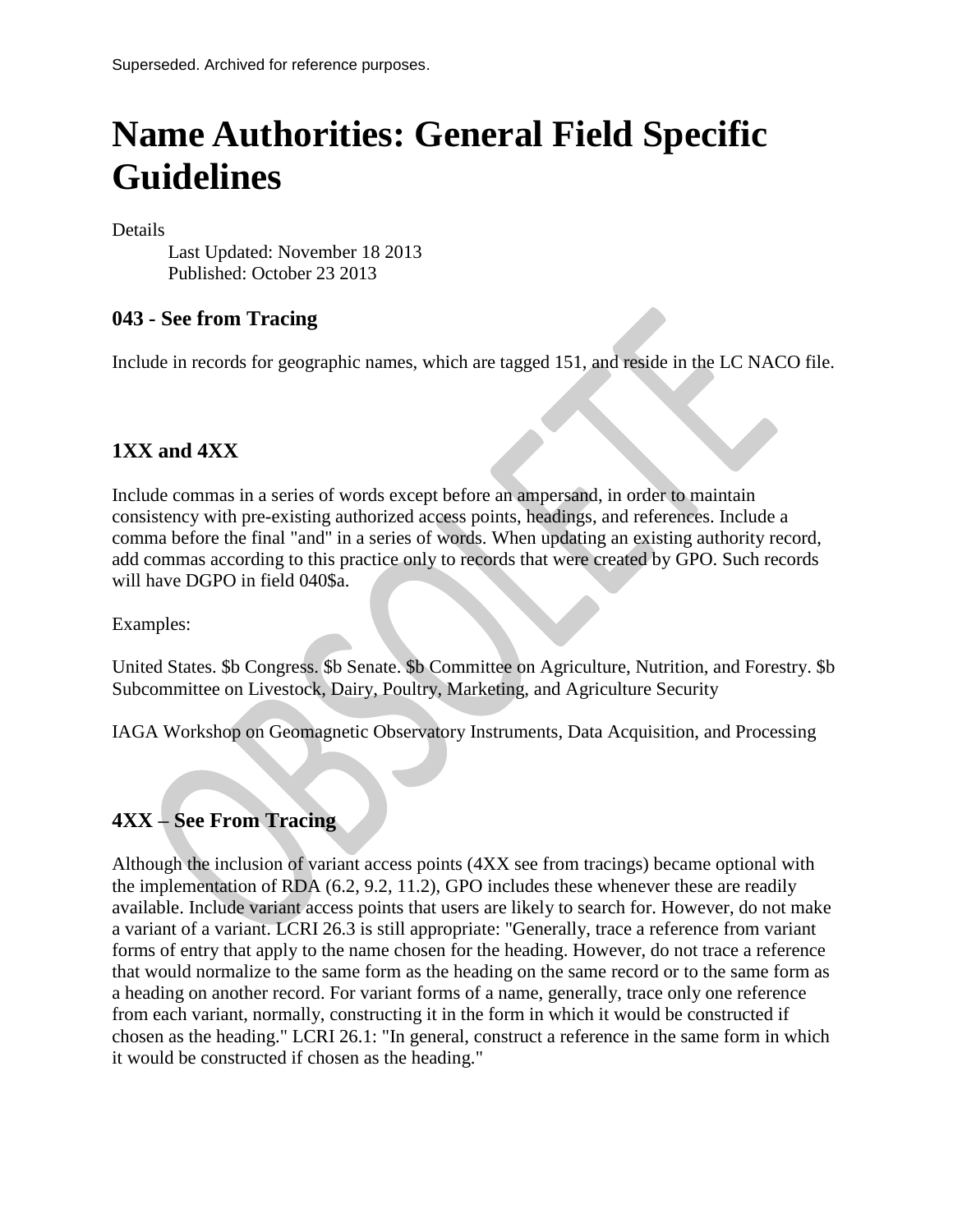"All elements of hierarchy used in references must also be established ... References made through the parent body must use the established form of the parent body!" (NACO Training for OCLC Libraries, rev. May 2001. Program for Cooperative Cataloging, Library of Congress)

Examples:

110 Third & Elm Press

410 3rd & Elm Press (different form of the name)

410 Third and Elm Press (different form of the name)

Not: 410 3rd and Elm Press (unless actual usage is found for this form)

110 Hawaii Mapping Research Group

410 Hawaii Institute of Geophysics and Planetology. \$b Hawaii Mapping Research Group

Not: 410 University of Hawaii at Manoa. \$b Hawaii Institute of Geophysics and Planetology. \$b Hawaii Mapping Research Group

670 Hawaii Mapping Research Group web site, Mar. 15, 2006 \$b (part of the Hawaii Institute of Geophysics & Planetology, SOEST, University of Hawaii)

Explanation: The reference through the parent body must use the authorized form of the parent body, which is found on NAR no96011029:

110 Hawaii Institute of Geophysics and Planetology

This same record has the variant:

410 University of Hawaii at Manoa. \$b Hawaii Institute of Geophysics and Planetology

This is a variant form for "Hawaii Institute of Geophysics and Planetology," and so belongs only on that record. Even though the usage found for "Hawaii Mapping Research Group" is "Hawaii Institute of Geophysics  $\&$  Planetology, SOEST, University of Hawaii," variants containing parent bodies of "Hawaii Institute of Geophysics and Planetology" belong on the record for "Hawaii Institute of Geophysics and Planetology," not on the record for one of its subordinate bodies.

Example: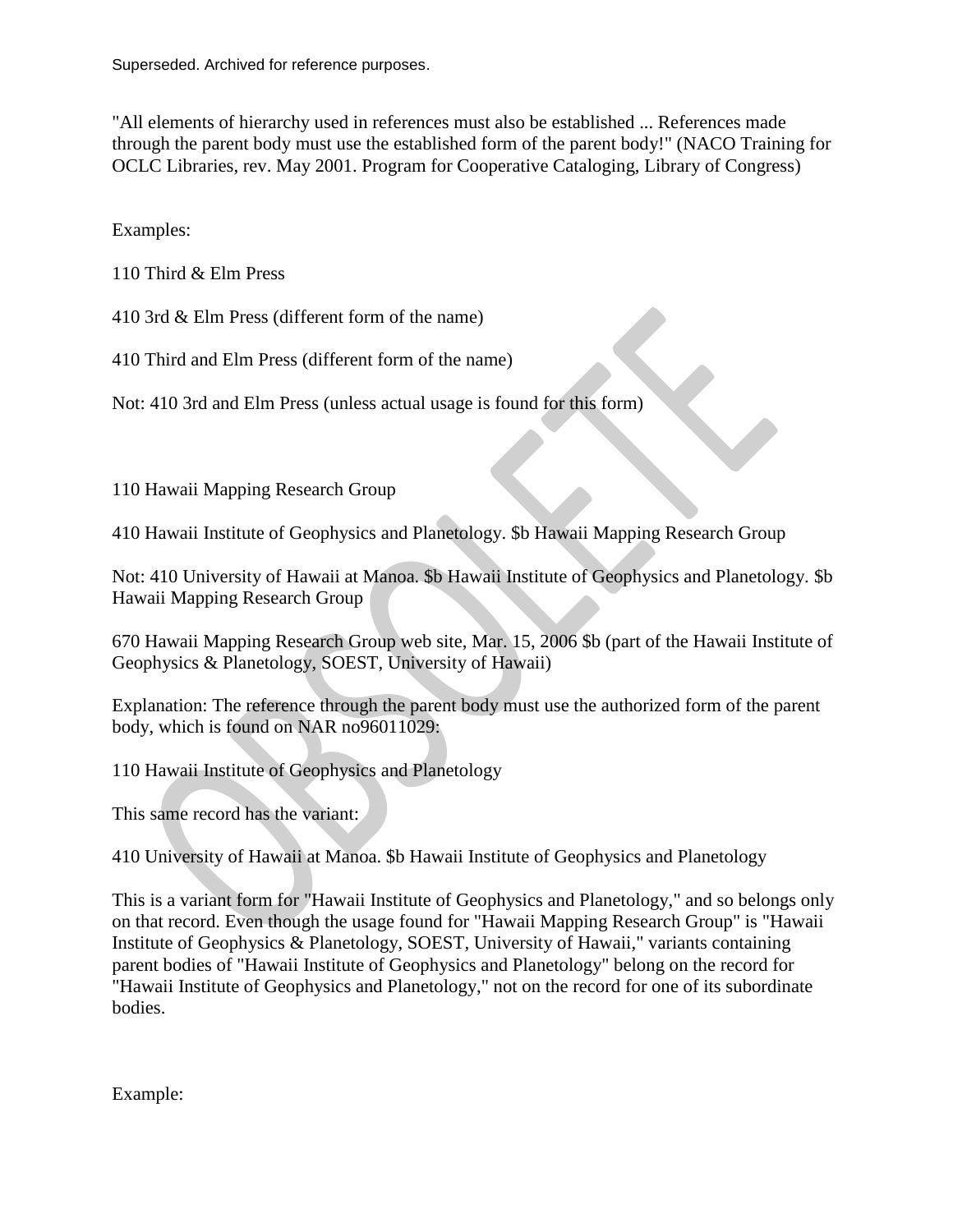110 United States. \$b National Agricultural Statistics Service. \$b California Field Office

Not: 410 United States. \$b Department of Agriculture. \$b National Agricultural Statistics Service. \$b California Field Office

Explanation: the authorized form of the parent body, along with a cross-reference through its parent body, appear on NAR n85343209:

110 United States. \$b National Agricultural Statistics Service

410 United States. \$b Department of Agriculture. \$b National Agricultural Statistics Service

For more explanations, see:

- ["FAQ on Establishing Corporate Names for NACO"](http://www.loc.gov/aba/pcc/naco/corpfaq.html) on the NACO Web site: "Why can't a cross-reference for a subordinate body ..."
- LCRI 26.1, 26.3
- DCM Z1: Introduction, Name Authority Records (NARs) (Note: In Cataloger's Desktop, this subsection of the Introduction does not appear in the left-hand vertical table of contents pane. It can be accessed, however, once the Introduction is opened.)

For a former authorized access point: See the ["FAQ on creating Personal Name Authority](http://www.loc.gov/aba/pcc/naco/personnamefaq.html)  [Records \(NARs\) for NACO"](http://www.loc.gov/aba/pcc/naco/personnamefaq.html) on the NACO Web site: "When should an AACR2 established (1XX) form be included as a variant access point (4XX) when the AACR2 NAR is evaluated and re-coded to RDA?" Make a see reference for the old valid form of heading, with \$w nnea, unless the reference itself is a valid RDA variant access point, in which case use \$w nne. In case of doubt, use \$w nnea. Take into account the rules of NACO normalization.

Example:

110 1 United States. \$b Department of the Interior

410 1 United States. \$b Dept. of the Interior \$w nnea

#### **5XX – See Also From Tracings**

Consult and follow LC-PCC PS 32.1 and 32.1.1.3. For earlier/later relationships, follow this sentence of the LC Practice: "Make sequential references to connect immediately adjacent bodies only, thus creating a chain leading from one authorized access point to another." When creating a new authority record, or adding a 5XX field to an existing record, use subfield \$i in conjunction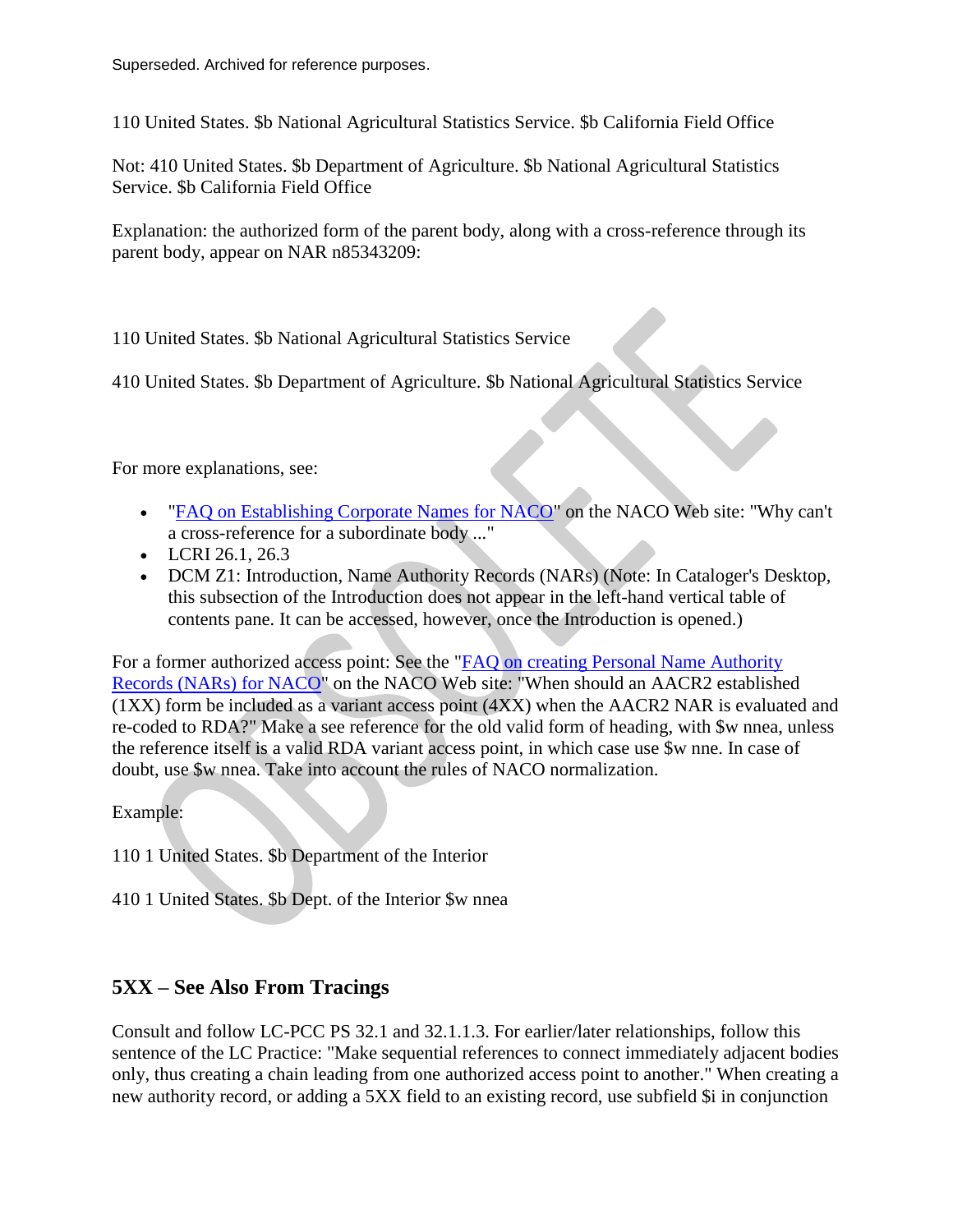with  $\mathcal{S}_{\mathbf{w}}$  code "r" for relationship designators, rather than using the earlier/later values in subfield \$w. However, pre-existing 5XX references in AACR2 format (i.e., \$w values without \$i) do not need to be changed to RDA when updating or recoding the record. They are acceptable under PCC standards.

#### **670 – Source Data Found**

Consult and follow DCM Z1: Field 670, unless instructed differently below. Also consult the NACO Participants' Manual, Section I. New Authority Records, 670 Field. Always include at least one 670 field. Generally, the first 670 field cites the resource for which the authorized access point is being established. Include, at a minimum, the 670 for this resource.

A 670 field must be used to support information used as part of an access point in 1XX and 4XX. For more information of whether to use a 670 field or a \$v in another field, see the section: Name [Authorities, RDA, General Policies:](http://www.fdlp.gov/2013-09-18-15-18-03/link-item/1759-name-authorities-rda-general-policies)"Source of Information: 670 vs. \$v in the 046 and 3XX optional fields."

\$a: Citing the source of the information found:

Do not use pronouns or the possessive form of the name in the 1XX to indicate that the name in the 1XX is the creator of the work cited. Instead, cite the title of the work by itself if it is unique, or cite the actual name in the 1XX followed by the title of the work. Although it is acceptable to abbreviate this name in the 670 citation, GPO prefers to copy and paste the name from the 1XX field into the 670\$a. Any internal subfield delimiters and codes would then need to be removed.

Examples:

110 United States. \$b Animal and Plant Health Inspection Service

670 United States. Animal and Plant Health Inspection Service. Annual report, 2013: \$b ...

Not: 670 Its Annual report, 2013: \$b ...

100 Richards, Edward, \$d 1941-

670 Richards, Edward, 1941- . Horticulture, 1970: \$b ... [GPO's preferred practice] OR

670 Richards, E. Horticulture, 1970: \$b ... [acceptable, but not GPO's preferred practice]

670 Shipping of strawberries to farmer's markets, 1972: \$b ... [title alone is unique]

But not: 670 His Horticulture, 1970: \$b ...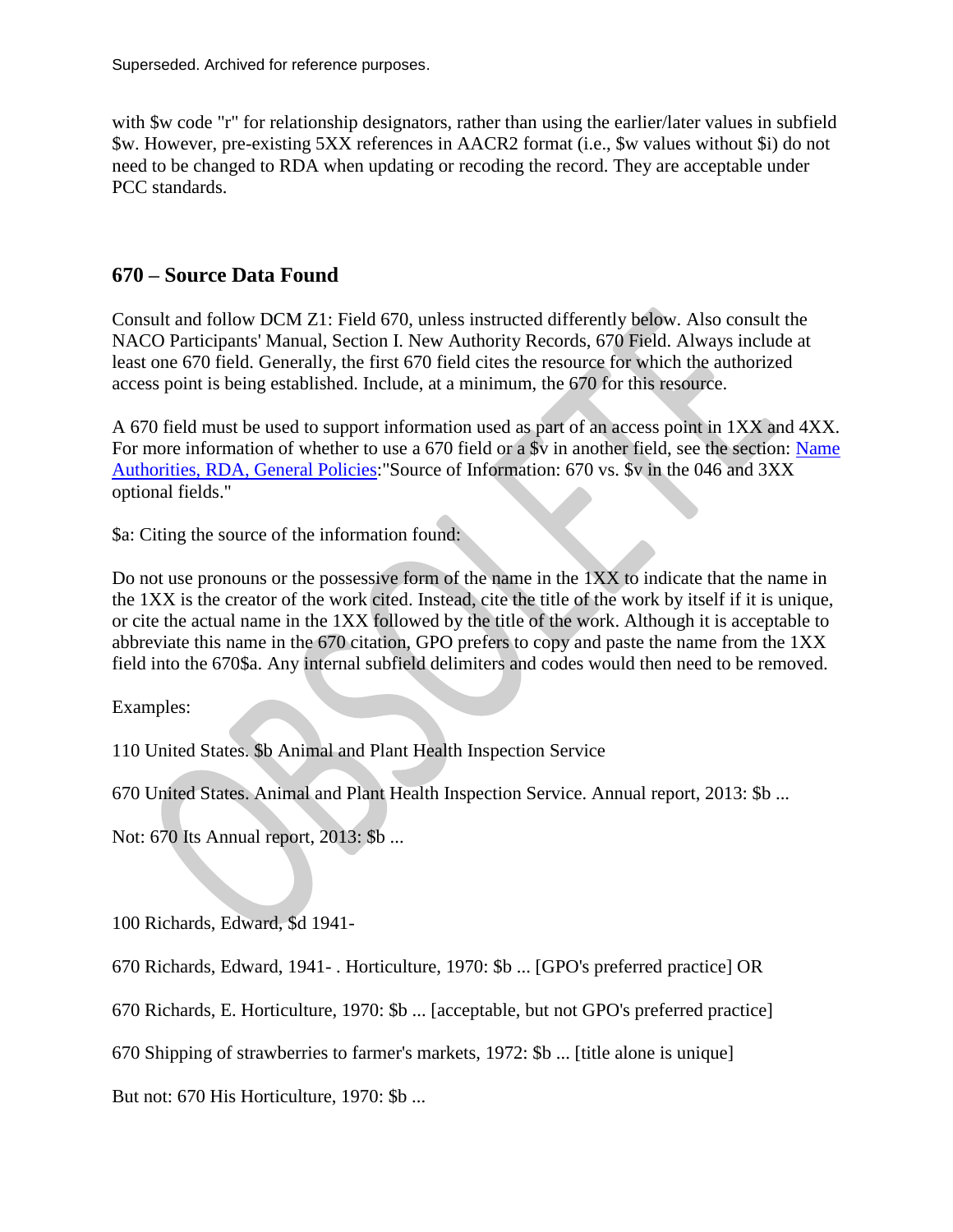But not: 670 E. Richards' Horticulture, 1970: \$b ...

110 National Cancer Institute (U.S.)

Not: 670 National Cancer Institute's Strategic plan, 2005-2015: \$b ...

Similarly, when citing an agency or corporate body Web site, etc. do not use pronouns or the possessive form in the \$a. Instead, prefer to use the name itself, followed by the date viewed, without the phrase "viewed" or "viewed on." Since Web sites are usually uncataloged, it is not necessary to use the same form of the name that appears in the 1XX field as you would when citing an authorized access point for a work. Instead, you may use the form of the name that appears prominently on the Web site.

Examples:

670 National Archives at Anchorage Web site, Dec. 3, 2012 \$b...

670 United States, National Guard Bureau, Family Program Office Web site, Jan. 15, 2013: \$b ...

670 U.S. Dept. of Agriculture, Agriculture and Food Research Initiative (AFRI) honepage, July  $26, 2011 :$ \$b ...

670 White House Office of faith-Based and Neighborhood Partnerships Web site, Oct. 31, 2011 :  $$b \dots$ 

670 GAO Web site, July 31, 2044 : \$b ...

\$b: Citing the location of the information found: It is frequently preferable to use t.p. or title page (abbreviated or spelled out), or page numbers. When the title is taken from the cover, caption, or any source, that location may be given as "title page" or "t.p." In other words, "title page" or "t.p." may be used in a broad sense to describe the location of the preferred source of the title. See RDA 2.2.2. Be more specific when necessary, in order to identify the specific location of the information found. Use the list of examples and follow the instructions in the NACO Participants' Manual, Section I. New Authority Records, 670 Field, VI. Citing Location of Data Found. Use your own location term when needed.

Examples:

- $\bullet$  p. 4 of cover
- $\bullet$  p. 2
- HTML header
- EPA Web site, Sept. 12, 2013